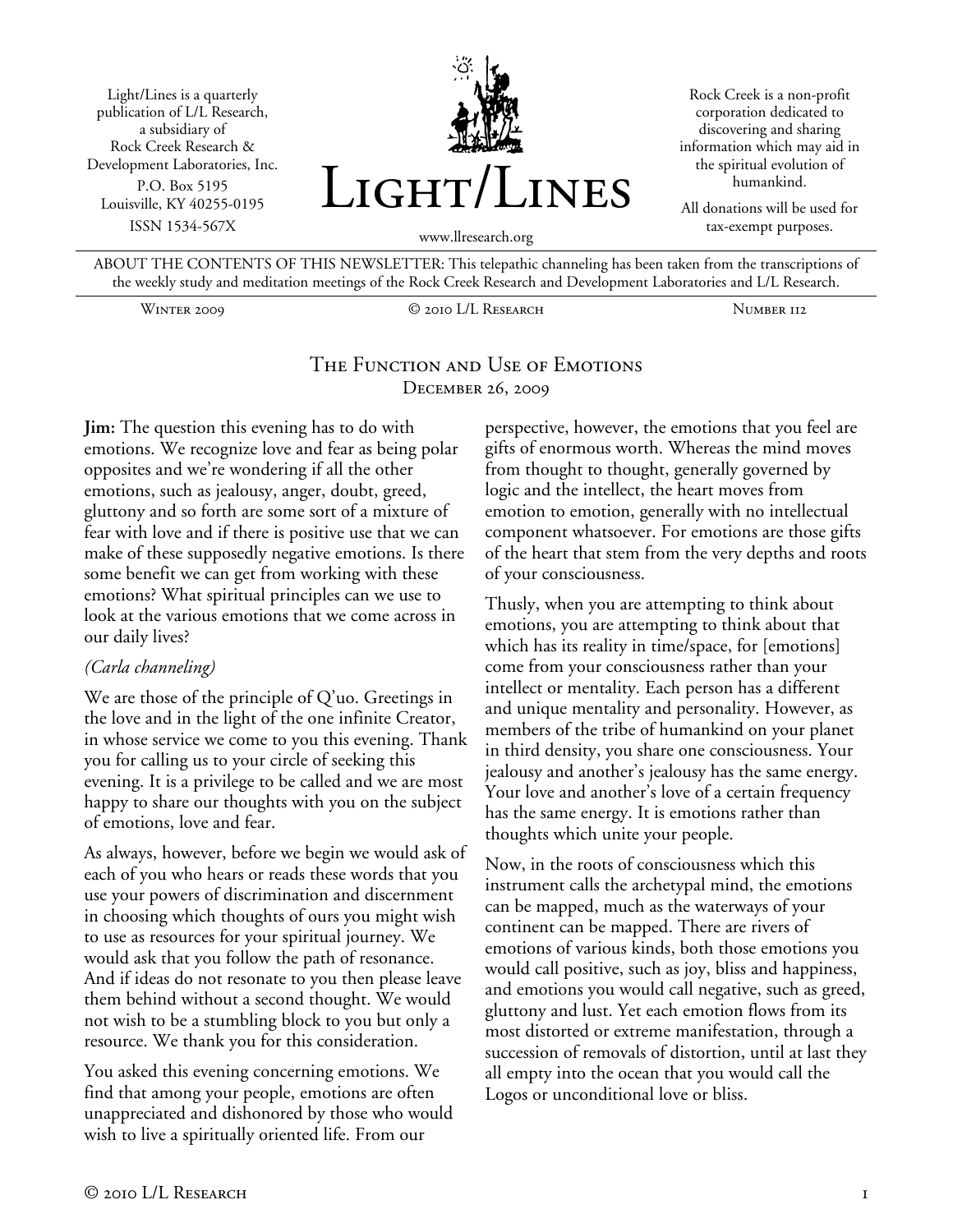This instrument has been attempting to define emotions along some sort of a yardstick or ruler attempting to measure emotions by the ratio of love to fear, this instrument having posited that love and fear are the fundamental opposites of emotion.<sup>1</sup> And we would suggest that while there is an element of truth in this thought, that it attempts to corral and compress the 360 degrees of emotions into a twodimensional, straight line. This attempt in itself is a distortion of the model, shall we say, which we might suggest to be more useful for thinking about emotions.

In some ways, emotions can be perceived in terms of complementary colors. Those who wish to decorate their walls, for instance, will find a color wheel in which complementary colors are shown. And various contrasts are seen that are dynamic opposites. We find this wheel of color concept to be of use in talking about emotions.

However, it is not correct, in our humble opinion, to attempt to attach significance to the colors of emotions in that, for instance, it is said that someone is feeling "blue," and there may well be a relationship betwixt that color or feeling which is blueness and that emotion. However, it is not valid to link "feeling blue" to the blue ray or the blue energy center, any more than a person who is "yellow" is operating from the yellow ray, or a person who is "green with envy" is operating from the heart chakra. In this sense there is no connection betwixt color and the emotions. They cannot be attached to any one chakra or ray. It is, however, a useful exercise when thinking about emotions to think of complementary colors and the track along which a certain kind of emotion might fall, so that one might begin to develop a wheel of emotions.

One way to look at emotions is to see where the love is in the emotion. For instance, if one considers the emotion of jealousy, the emotion of love is clearly seen, in that the object which has inspired one's jealousy is greatly loved. Therefore, the jealousy has love at its heart, yet [it is] tinged by the fear of the loss of that love. [Therefore] the energy of the love becomes quite different from the original free and easy feeling of love.

We would suggest that there are complementary emotions, so that one may take radii out from the center of the wheel of emotions which is unconditional love, that love which this instrument would say is Christlike or which carries Christ Consciousness.

From that original love or that sea of bliss in the archetypal mind there spring forth the natural rays all around the 360 degrees of personhood.

Another way to evaluate emotions is to look at the faculty of will, desire or expectation. The clearest way to approach emotion, living day-to-day, would be to remain transparent and unattached to the outcome of one's objects of desire or will or one's expectations. However, it is precisely the inability of the individual within incarnation to remain unattached to outcomes which creates the bulk of distorted emotional reactions. Thusly, if one loved another purely and without attachment of any kind, and that object of love chose to move into relationship with another self beside the self, in the unattached entity this would be only a source of joy, knowing that the other self that is so beloved was doing something that he or she enjoyed. However, it is seldom that entities are unattached in this way.

If one looks at the meat of the spiritual life, it is clear that it is a blessing that the entity within incarnation is attached to outcomes and has distortions and expectations and desires, because these elements create the potential for feeling emotions and engaging consciousness in new and different ways.

Another element which is important to consider when looking at emotions is that faculty which you call judgment. The seeker who feels surface emotions tends to be non-judgmental if the emotions seem positive but quite judgmental if one's own emotions seem to be from the shadow side of the self and express the darkness within. Now, if one were looking at a color wheel one would not judge the dark colors as inferior to the lighter colors but would see that all the range of colors would be needed to create all pleasing harmony within one's color scheme. One would not shun the use of the notes of brown and gray and black and navy blue, for instance, as opposed to the pastels and the lighter colors in their earth tones such as the light tan, the light gray, and so forth. All of these colors equally are valued in building an environment which is pleasing to you personally.

<sup>&</sup>lt;u>.</u> 1 Carla is writing a book concerning working with the emotions and the suffering of life as of this date.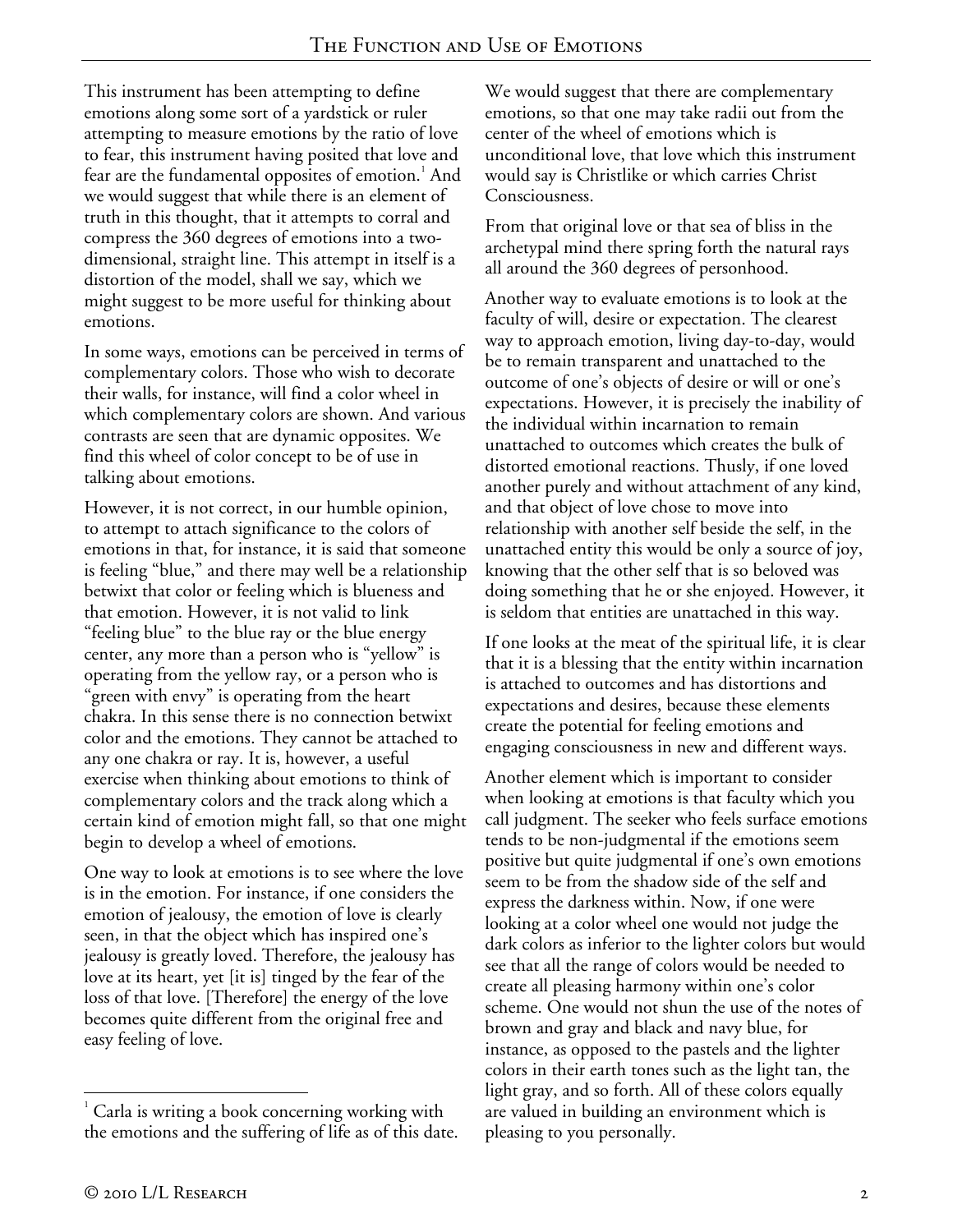As the spiritual seeker becomes more mature, each experience is another opportunity to work with a surface emotion and to refine or purify that emotion by offering it up as a spontaneous and pure feeling, without judgment, without asking the self to be one who feels only the positive emotions. Each emotion starts out, in the immature entity, as that which is confused and chaotic and has a high degree of static or noise as opposed to signal. Consequently, as a spiritual seeker, each time an emotion arises you are working to feel it without shrinking from it or reaching towards it, the goal being not to do anything with the emotion except to allow it to sink into the consciousness of the present moment.

As you give respect and honor to surface emotions you allow them the spaciousness to begin to filter down past the first levels of impulsivity and selfjudgment. And as you allow yourself the space and the time for this emotion to tell its story to you, you are sinking into the roots of your own consciousness and beginning to be able to feel each emotion as a more distinct, pure and clarified color, shall we say.

It is possible, indeed probable, that some sort of ongoing contemplation of the archetypal mind may help the seeker to evaluate and think about the experiences of emotion that he has. Within the glyph of the Tree of Life, for instance, there are various emotions that are linked to the middle pillar, the feminine pillar, and the masculine pillar. It might be interesting to contemplate where the emotions that you experience day-by-day might fit on that Tree of Life glyph. $^{2}$ 

Similarly, if one has a bent towards astrology, the ins and outs of the various signs and houses are to some a real aid and resource when working with understanding one's emotions.

Lastly, as this particular group has done in the past, there is the possibility of gazing at the world of emotion and the nature of consciousness by working with the twenty-two images of the tarot. $^3$  As one

looks at each concept complex, one may begin to see relationships betwixt various emotions.

This is subtle work, my friends, and the nature of consciousness is that of paradox, mystery and infinity, so that you do not have the comfort which the intellect might offer of finding neat and tidy explanations or orders to emotions within one's life or within the creation of the infinite One. Rather, emotion, like the rivers and lakes of your planet, is an ever flowing, ever changing, ever evolving water system, shall we say, or circulation system of the consciousness of the one Creator.

You ask what spiritual principles can be used to think about emotion and we would offer you the principle of unity. You are all one. You do share an instinctual, fundamental and authentic awareness of the stuff of emotion. This is something that is trustworthy—that you have emotions in common with each other. There is no emotion that you can feel that others have not felt before you and will not feel after you.

In a way, emotions have more coherence than the workings of the intellect which would seem to be so much more coherent because of the nature of logic. However, logic can be spun to create sophistic rationales for anything desired, whereas emotions are stubbornly what they are. One may attempt to tamper with an emotion to make it different than it is, yet it is not in tampering [with emotions], or attempting to adjust emotions that you do not prefer, that create a skillful approach to emotion. Rather, it is to the one who trusts each and every emotion enough to give it space and time in which to articulate itself within your awareness that emotions shall begin to offer you the reward of that feeling of oneself that goes beyond the linear.

You are infinite beings. And yet on the surface of the mind there is a far more pale and watery feeling to the emotions of the day than you are able to experience when you stick with gazing at each and every emotion with respect and the lack of judgment.

The one known as L was saying earlier that there were those she met in the course of doing her job and her service to others who called up from within her feelings of really bright anger. What was she to do with this sudden and impulsive anger? Was she to attempt to squash it or to repress it? Was she to give

 $\overline{a}$ 

 $2^2$  One good web site for pursuing this line of thought is www.tarotpedia.com/wiki/Tree\_of\_Life. W. E. Butler's book, *The Magician, His Training and His Work*, also contains a clear and thorough explanation of the ten stations of this glyph.

<sup>3</sup> A good deal of Book IV of *The Law of One* is dedicated to exploring these twenty-two images.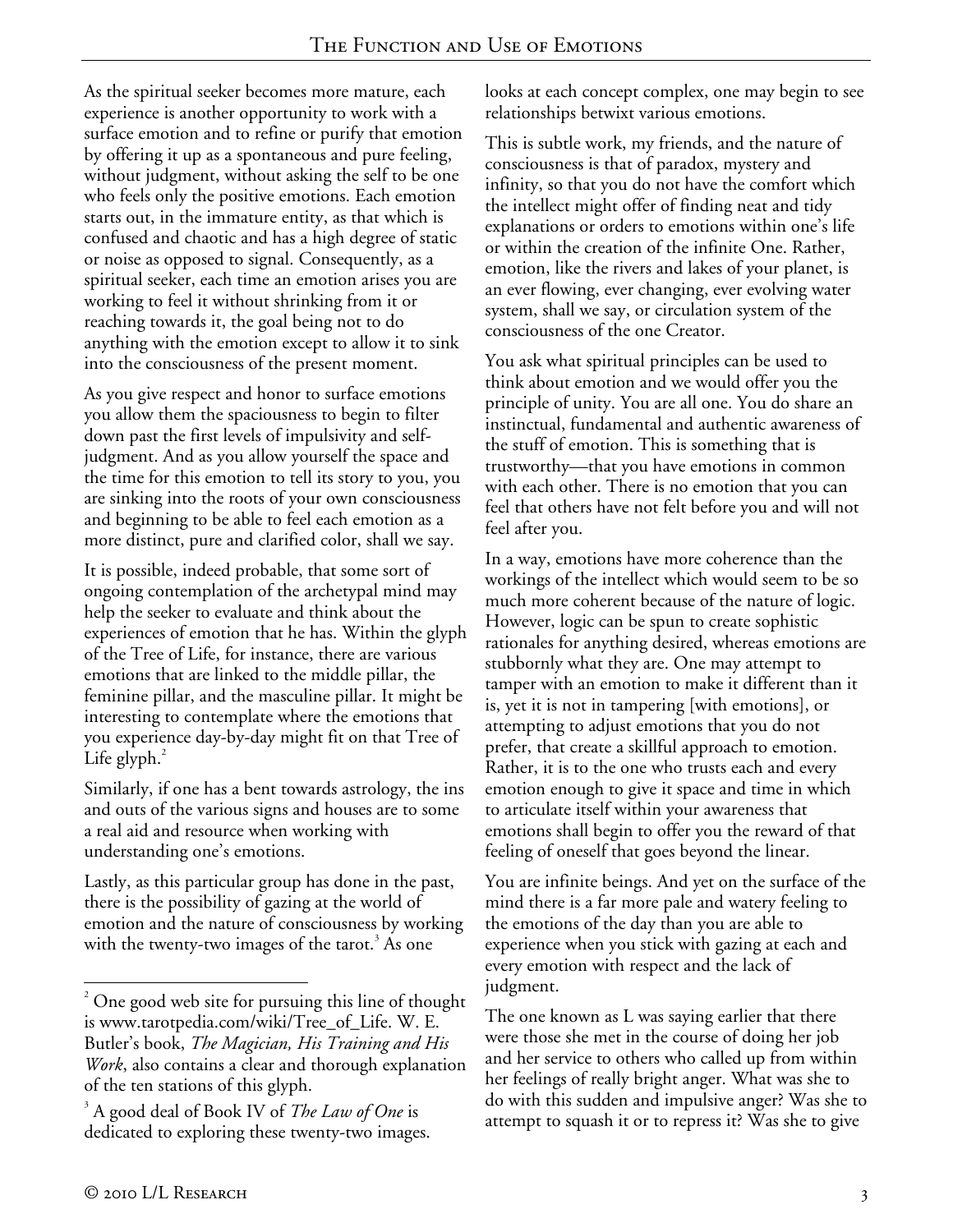it so much honor that she expressed that anger in ways that were not of service to others? How was she to handle feeling this sudden, impulsive anger? This occurs time and time again in the course of each and every day for each and every spiritual seeker.

And it would seem that there is no useful function for the negative emotions, whereas the positive emotions such as joy, admiration and love of a romantic or friendly nature are feel-good emotions that are hardly ever evaluated or judged. Nevertheless, it is very helpful when working with positive emotions to pay attention to them also. For just like the negative emotions, the surface of a positive emotion is only the beginning of its intensity, its clarity and its vitality, and it is to the spiritual seeker who focuses on such surface emotions such as joy and allows them to expand and, as we said before, to tell their story around the campfire of the self as it experiences itself that the gift of positive emotions shall come.

Likewise, when experiencing the seemingly negative or shadow emotions it is quite useful to behold and allow the awareness of these surface emotions to remain, not pushing them away because they are uncomfortable to behold, not saying, "Well, this can't be me, I would never be so negative," but rather gazing at this dark color of emotion and asking it to clarify, to refine itself, to become more pure.

The one known as L asked, "Well, what use are negative emotions? Can I use them?" We would suggest that the value of even the darkest seeming emotion is equal to the value of the most seemingly positive emotion in that it is a valid and honored part of all that there is. You are everything, every emotion. And each emotion has its place in creating of you within incarnation a less and less unbalanced and distorted expression, if you will, of the one Creator, for each of you is an expression of the one Creator.

As we have said through this instrument many times, it is the darker emotions, such as anger, that when allowed to become refined and purified create the grit, the muscle, the determination, the energy of enduring and persevering and winning through to the goals of your incarnation. If you do not have that driving energy that is expressed in anger within you in a more purified and refined state, you do not have

the energy to be patient with the self as it is refined in the athanor or the furnace of experience.

This instrument was working with a quote from the *Holy Bible* earlier today that said that the one known as Jesus the Christ did not come into the world to judge the world, but that the world through him might be saved. $4$  We would suggest that you be as merciful with yourself when working with negative emotions as would the one known as Jesus be. He was not interested in working with those who were free of error; he was interested in working with those who were distorted, who were hurting, who were suffering, who were in the darkness of confusion. Let that climate of complete non-judgment be your working attitude as you allow each emotion its proper place in your consciousness, and as you ask of yourself that you provide a continuing environment within yourself in which honored and respected emotions may gradually be purified and refined.

Your goal, then, is not to balance emotions until here is no emotion, but to experience each emotion in ways which allow those emotions to go from being muddy and confused to a place where each emotion is a jewel-tone. Gems come in all colors from black to white and everything in between. And the beauty of each is unique to that particular gem. Your emotions are gemlike. And when you have been able to allow the murk and the mud and the impulsivity gradually to evaporate from the heart and essence of each emotion, you are as one who has dug in the ore to mine those gems of self which you have in common with all those of your fellow humans. And as those energies within you are purified, there is less and less distortion [and] more and more balance, and less and less of that component of fear which we began by discussing. For it is indeed a valid observation that the one great original Thought is the emotion that is at the heart of every emotion, positive or negative. This is a trustworthy statement as far as we know. Every shade of emotion has its root in love, love

 $\overline{a}$ 4 The *Holy Bible*, John 3:16-17. The quotation in context is, "For God so loved the world, that he gave his only begotten Son, that whosoever believeth in him should not perish, but have everlasting life. For God sent not his Son into the world to condemn the world; but that the world through him might be saved."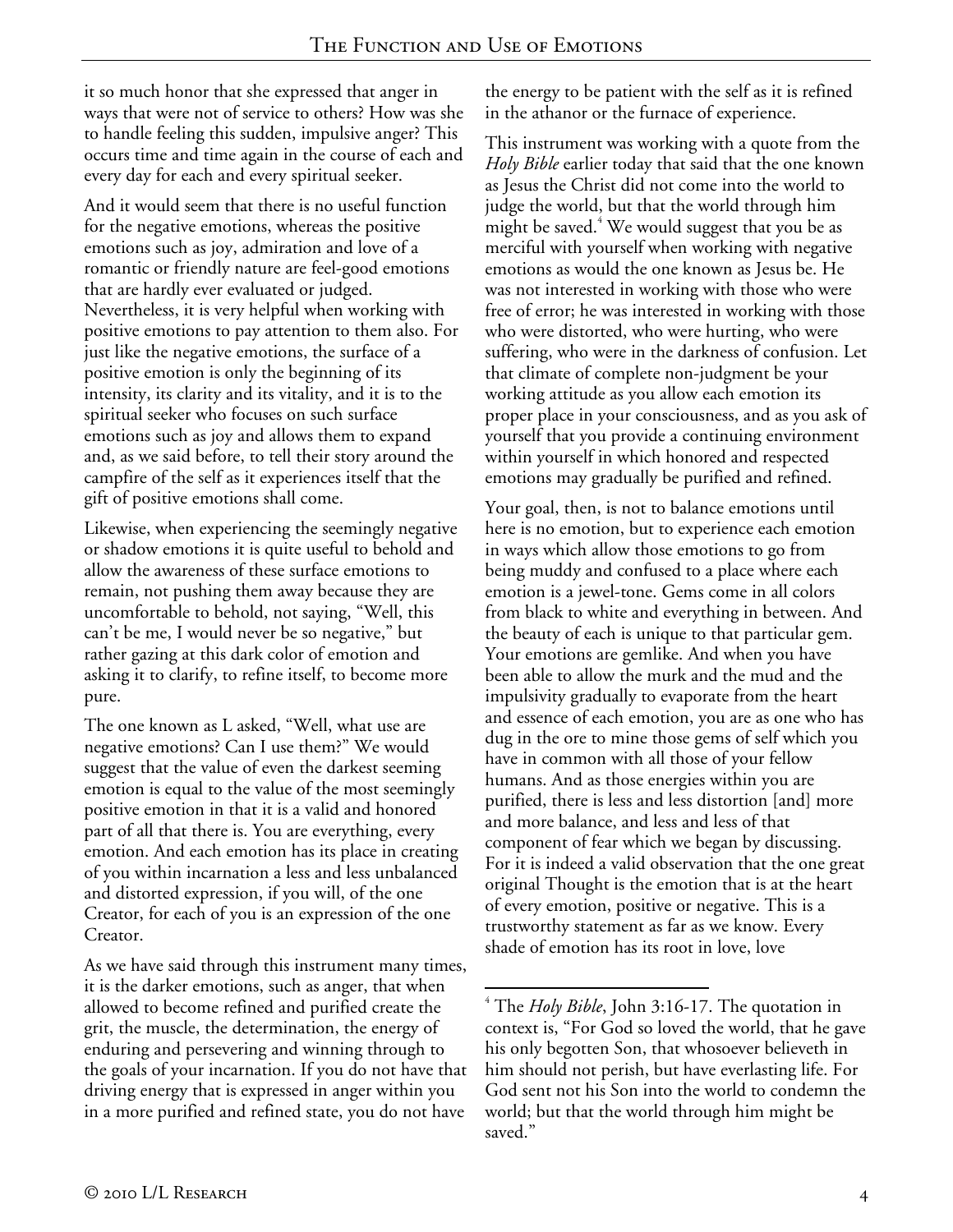unconditional, love un-judging, utter and absolute love. The oftener that you are able, at the end of working with emotions, to come back to love and to allow that love to overflow all other considerations, the stronger you shall be in being able to do this work of allowing the self to bloom.

Each of you is like a flower. And certainly if one looks at each entity's energy body, each chakra is like a flower of a certain shape and of a certain potential for becoming more brilliant, more many-petaled and fuller of bloom. So think of working with your emotions as if you were working with the energies of dancing or music or poetry.

Allow boundaries to collapse, so that you begin to feel the connections between positive and negative emotions. As you become more fearless and flexible in working with balancing each emotion, you are allowing those chakras of your energy body to become more brilliant, more fully petaled, more articulated and more powerful.

We would conclude this observation of emotions with the concept of power. In an entity who is not attempting to seek spiritually or to find out by some way who he is and why he is here, the emotions shall generally remain fairly muddy and un-clarified, for there is really no incentive for one who does not realize the gifts that emotions represent to do the work necessary to begin to refine and purify these authentic and infinitely meaningful feelings that are the rays of your essential beingness as a creature of love.

## *(Side one of tape ends.)*

## *(Carla channeling)*

We have mentioned the balancing exercise many times through this instrument, and we would refer to it once again briefly for it is a very useful way to work with emotions.

The nature of all that is not the one original Thought is to be distorted. Distortion is not a bad word. Distortion is not an insulting word. There is distortion in all manifestation, even the highest and best you can imagine. If there were no distortion, there would be no creation, for the creation itself, in its manifested aspect, is a series of nested distortions. Thusly, one is not attempting to remove distortion completely, but rather to allow it to become more

coherent; to change stuttering and muddy colors to laser lights and jewels.

The work of the balance exercise is simply to find each trigger which moved you this day from a certain default balance to an unbalanced or distorted reaction, whether it was for positive or negative, socalled.

Looking at those things within the self, looking at the process by which one was pulled off center, tells you about yourself. And as you allow those feelings to be viewed again and even to be intensified and then, as you allow the seemingly opposite emotion to come, as a complementary color would be seen across the color wheel, you lessen distortion within yourself by encouraging the equal respect given to both the seemingly negative and the seemingly positive.

As we said before, this is subtle work, but it is the work that you are here to do in terms of learning about yourself, learning who you are; in beginning to feel an authenticity of being that is more and more profound, so that you are a sturdier warrior of the light than you were before. Every emotion has its place. The surface of emotions is only the beginning of them.

We wish you the very best of journeys of exploration as you work with these emotions to learn of each and every essence that makes you who you are. You will find that all emotions, once they have been purified, work in harmony to create of you a human being. The nature of the human is to be ethically oriented and to desire to serve, to love and to know. Trust your emotions to help you learn these things. And as you relate to others, trust the emotions in them that resonate with your own in terms of dealing with each entity at the soul level.

Before we leave this instrument we would ask if there is a query, or a follow-up to this question. We are those of Q'uo.

# *(Pause)*

Since we seemed to have exhausted the queries within this group this evening, then it falls to us to release this connection to this instrument and to this group. We would like to thank you again for calling us to your circle of seeking. It has been a joy and we are so grateful to each of you for crafting time and space in your very busy lives in order to come and